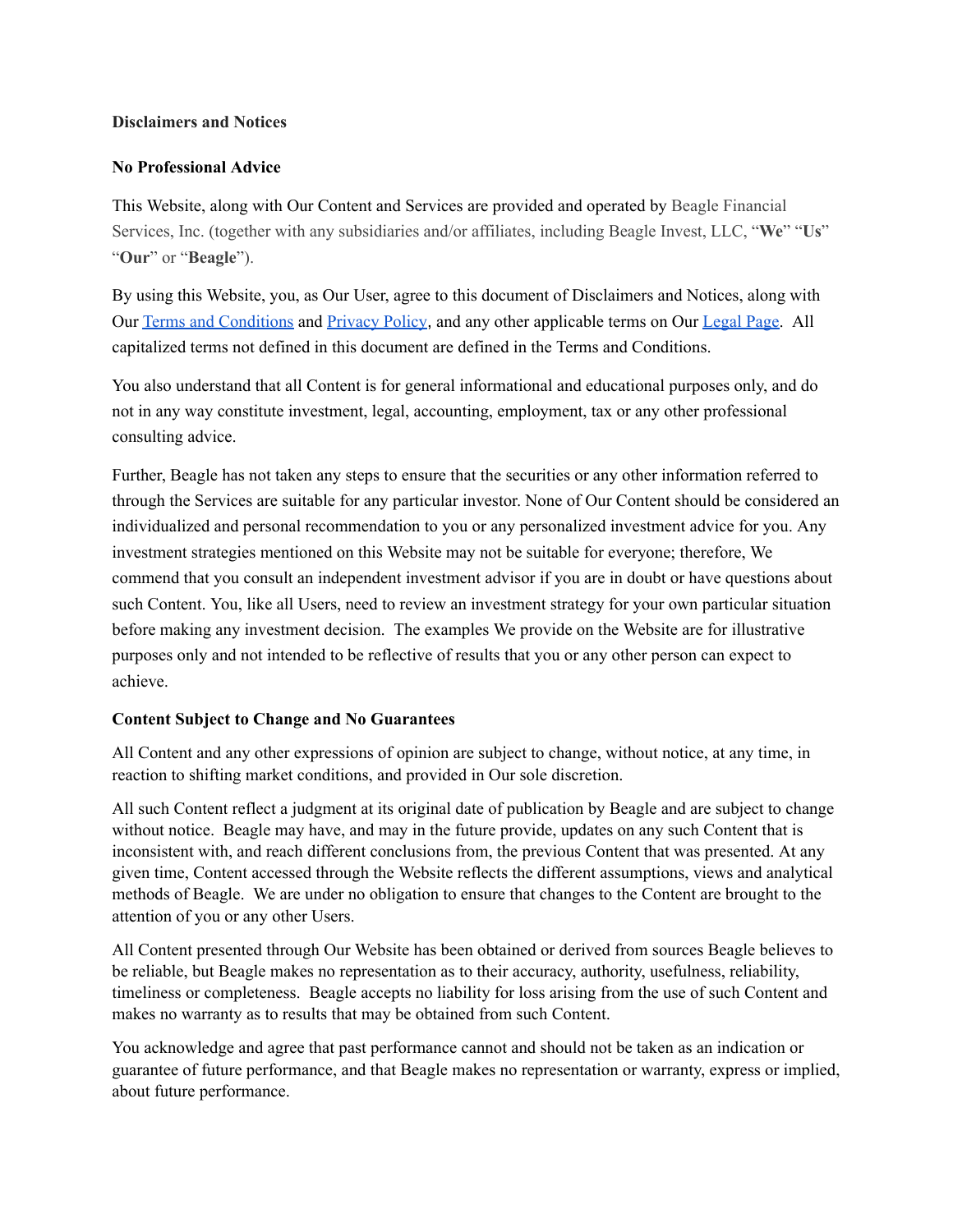### **Investment Advisory Services**

Investment advisory services are available and provided by Beagle Invest, LLC, an SEC-registered investment advisor. Apex Clearing Corporation, a third-party SEC-registered broker-dealer and member FINRA/SIPC, provides clearing and execution services and serves as qualified custodian for advisory assets of Beagle clients. Securities in such client accounts are protected up to \$500,000 ([https://www.sipc.org\)](https://www.sipc.org/).

Beagle [YKing1] [s2] is an independent organization with no management ties to the companies it covers. None of the members of Beagle's management team or the management team of any of Beagle's affiliates hold a seat on the board of directors of any of the companies Beagle covers.

Registration as an investment adviser does not imply a certain level of skill or training, and the content of this communication has not been approved or verified by the United States Securities and Exchange Commission or by any state securities authority.

#### **Rollover and 401k Loan Considerations**

When deciding whether to rollover a retirement account, you should carefully consider your personal situation and preferences. Prior to a decision, be sure to understand the benefits and limitations of your available options and consider factors such as differences in investment related expenses, plan or account fees, available investment options, distribution options, penalties and legal and creditor protections, the availability of loan provisions, tax treatment, and other concerns specific to your individual circumstances.

You should consider all such factors that should be evaluated in a rollover decision, and make a comparison to your current retirement account. You should consult with your own financial and tax advisor before making a rollover decision.

A rollover [YKing3] of retirement plan assets to an IRA or an individual 401(k) is not your only option. Carefully consider all of your available options which may include, but not be limited to keeping your assets in your former employer's plan; rolling over assets to a new employer's plan; or taking a cash distribution (taxes and possible withdrawal penalties may apply).

Beagle offers Individual  $401(k)$  accounts with loan provisions that allow for participant loans at an interest rate equal to the prime rate plus 1-2 percentage points. Interest on loans paid by a client is contributed back into the client's Individual 401(k) accounts. Interest paid on loans is non tax-deductible. Loans taken from an Individual  $401(k)$  account can impact the  $401(k)$  account's investment value, reducing the opportunity to grow the investment. The risks of taking loans from Individual 401(k) accounts should be considered carefully.

### **Investment Risks and Decisions**

Before investing, consider your investment objectives and Beagle's fees and expenses. We provide advisory services, whether it be robo and Internet-based or traditional or a combination, that are designed to assist Our Users in achieving certain, specific financial goals. These advisory services are not intended to provide comprehensive investment or financial planning or tax advice, are not intended to evaluate and advise on every aspect of a person's financial situation and related circumstances, and do not incorporate specific investments that a person could hold elsewhere.